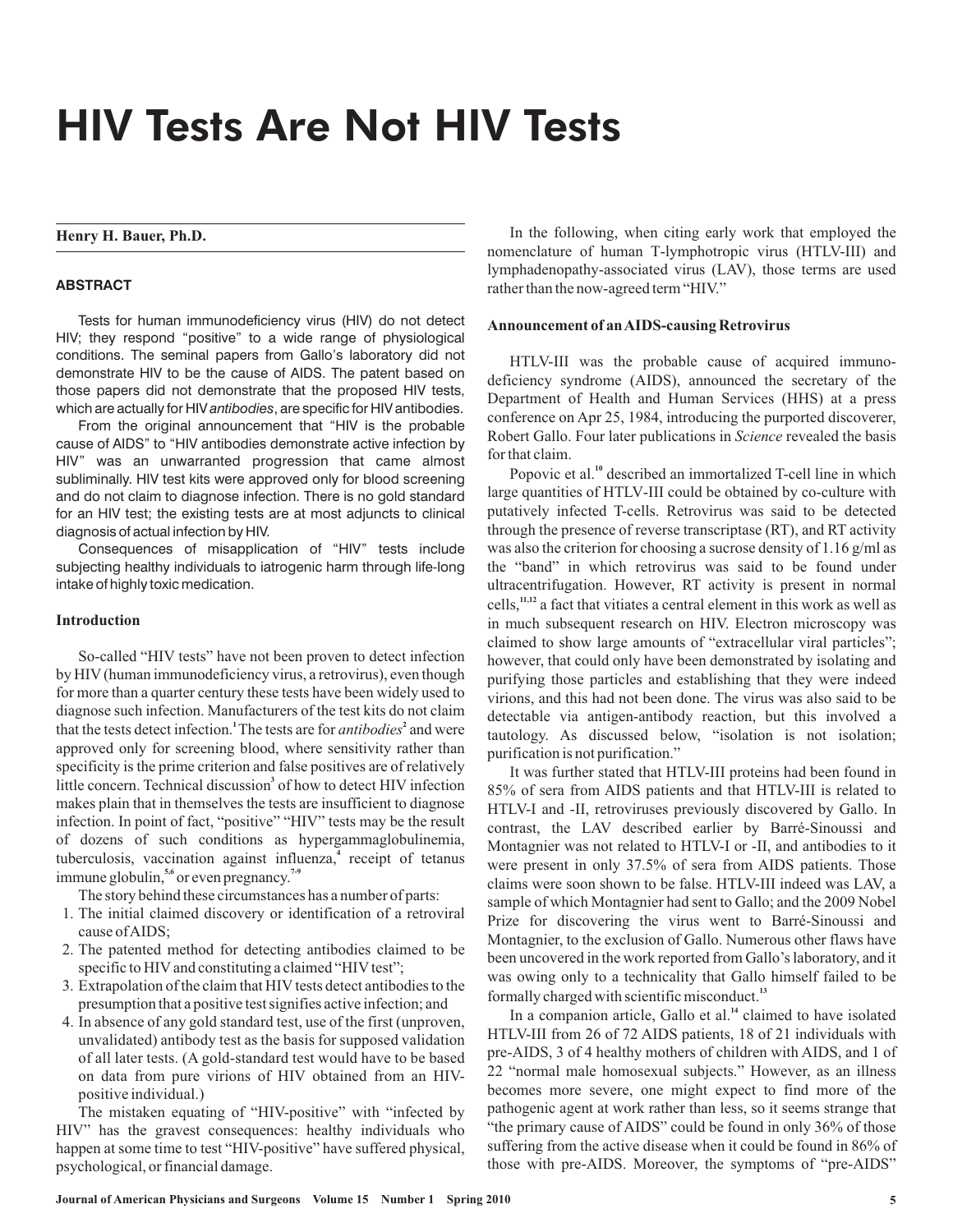were fever and chronically swollen lymph nodes, seen in many illnesses and not specifically precursors to AIDS; those symptoms were presumed to be such precursors only when encountered in people belonging to the groups in which AIDS had appeared, gay men or intravenous drug abusers. Beyond that, the term "isolated" is seriously misleading, as shown below.

A third article published at the same time<sup>15</sup> again asserted that HTLV-III is "a true member of the HTLV family" yet "clearly distinguishable from HTLV-I and -II." There were somewhat confused claims concerning which antigens are associated with which of these retroviruses. Thus, p61 and p65 are "encoded by HTLV-I," yet often recognized by sera fromAIDS patients.Antigens of HTLV-III are "similar in size" to those of other HTLVs but include three "serologically unrelated" groups: p55 and p24, which are "group-specific"; p65, which is "envelope-related"; and a third group "of unknown affiliation." In one place it is said that "antibodies to the structural proteins of HTLV, notably p24 and p19…are not detectable in mostAIDS patients…."Yet later p24 is included among the "most prominent…antigens" of HTLV-III, namely p65, p60, p55, p41, and p24; less prominent antigens were said to be p88, p80, p39, p32, p28, and p21. Some cross-reaction of p65 with HTLV-I was acknowledged, as well as cross-reactions with nonspecific Gagrelated antigens. Nevertheless, specificity was claimed for p65, p55, p41, p39, p32, and p24 as "newly expressed after viral infection"; but of course this does not preclude the possibility that these antigens might be found also in association with other agents than HTLV-III. It is pertinent that the immunological abnormalities seen in AIDS patients are also present in people suffering from, for instance, tuberculosis, diabetes, malaria, macroglobulinemia, aplastic anemia, or thalassemia, and that they can be induced by (for example) adrenalin, prednisone, or Epstein-Barr virus. **16**

The fourth article<sup>17</sup> reported antigens of HTLV-III to be reactive with sera of 88% of AIDS patients and 79% of gay men with pre-AIDS symptoms as well as with less than 1% of "heterosexual subjects." This time the major reactivity was said to be against p41, a presumed viral-envelope antigen. Note that HTLV-III antigens were reactive with 88% of AIDS sera even though HTLV-III had been found<sup>14</sup> in only 36% of such sera.

It has often been remarked that these papers fall far short of demonstrating that HTLV-III is a necessary and sufficient cause of AIDS; for example, "the evidence does not constitute proof of the isolation of a retrovirus, that the virus is exogenous or that the virus is causally related to AIDS."<sup>18</sup> Indeed, the Gallo opus actually represents a circular procedure:<sup>19,20</sup>antibodies in sera from AIDS and pre-AIDS subjects were shown to react with material taken from cultures infected with unidentified agents present in sera fromAIDS and pre-AIDS subjects. The most serious deficiency is the failure to show that similar reactivity is not present in other physiological conditions or in other illnesses than AIDS, and later studies have indeed found many instances of such false-positive HIV tests. **4-9**

## **The Patent for Detecting the Virus**

U.S. Patent 4,520,113, granted to Robert Gallo and co-workers Mikulas Popovic and Mangalasseril G. Sarngadharan, dated May 28, 1985, claims that "antigens associated with the infection of human cells by this virus are specifically recognized by antibodies from AIDS patients. Specifically, HTLV-III isolated from AIDS patients and transmitted by co-cultivation with an HT cell line is specifically detected by antibodies from human sera taken fromAIDS patients."

# **The Test Is Nonspecific**

This nascent test was hardly foolproof, since sera from only 88% of AIDS patients and from 79% of pre-AIDS gay men were positive, and since positive reactions were also seen in some (presumed uninfected) blood donors,<sup>17</sup> from the very beginning the test was anything but specific.

One reason may be the claim of p41 as the most characteristic and prominent HIV-specific antigen, and that p65, p60, p55, and p24 too were "not detected in normal sera." However, antibodies to p24 have been found in substantial proportions of patients with multiple sclerosis, T-cell lymphoma, and generalized warts.<sup>21</sup> Moreover, in about 15% of healthy blood donors, p24 was "the predominant band" on Western blot tests, and p41 has also been found in blood platelets of healthy individuals.<sup>18</sup> Far from being specific to HIV or AIDS patients, then, p24 and p41 are not even specific to illness.

## **Isolation Is Not Isolation; Purification Is Not Purification**

In the patent documents as well as in the earlier articles in Science, and across the HIV/AIDS literature to date, "isolation" and "purification" do not have the meaning those terms convey in common parlance, namely that isolation means to extract the pertinent entity from its original setting (in this case, an HIV-positive individual) and purification means to remove all contaminants from the isolate in order to leave only the pertinent entity.

In HIV/AIDS parlance, by contrast, "isolation" and "purification" do not mean extracting and purifying HIV from an AIDS patient or from an HIV-positive individual. Rather, white blood cells from that individual are cultured together with immortalized T-cells from a line originally established by Gallo, using in addition such stimulants as phytohemaglutinin or IL-2 that are presumed to make the cultured cells express the putative retrovirus. The "isolation" is then said to have been made if  $(1)$  the culture displays RT activity—which, however, is now known not to be specific for retroviruses,  $n,1,12}$  or (2) an extract from this culture is able to do what the original isolate did, i.e. to further "infect" other cultures. Such a procedure falls short of demonstrating that any virions were actually present in the original isolate from a human being: Any authentic virions present in the culture might have been generated by the culturing procedure. One cannot exclude that the culturing actually produced *ab initio* an entity that can generate a positive "HIV" test-response. Indeed, normal human genomes include some DNA sequences homologous with "HIV," and these may be expressed by culturing techniques like those used in HIV/AIDS research. **18**

"Purification" in HIV/AIDS parlance means that material thought to contain HIV is ultracentrifuged in a specified medium, and what sediments at a particular density is regarded as "HIV." In point of fact, published electron micrographs of such "purified" "isolates" show a motley mixture of cellular debris. It clearly does not contain pure virions, and indeed there is no proof that it contains any virions at all. **22,23**

Gallo has even asserted that there is no need to purify HIV since his method of culturing produces so much of it that it does not matter what else might be present:

You have to purify…. [A] retrovirus comes out of [cellular] membrane. In so doing, it incorporates some cellular proteins in the virus…. [B]y putting it through a sucrose gradient it would do hardly anything when you have very little virus. So the ratio of cellular material to virus, I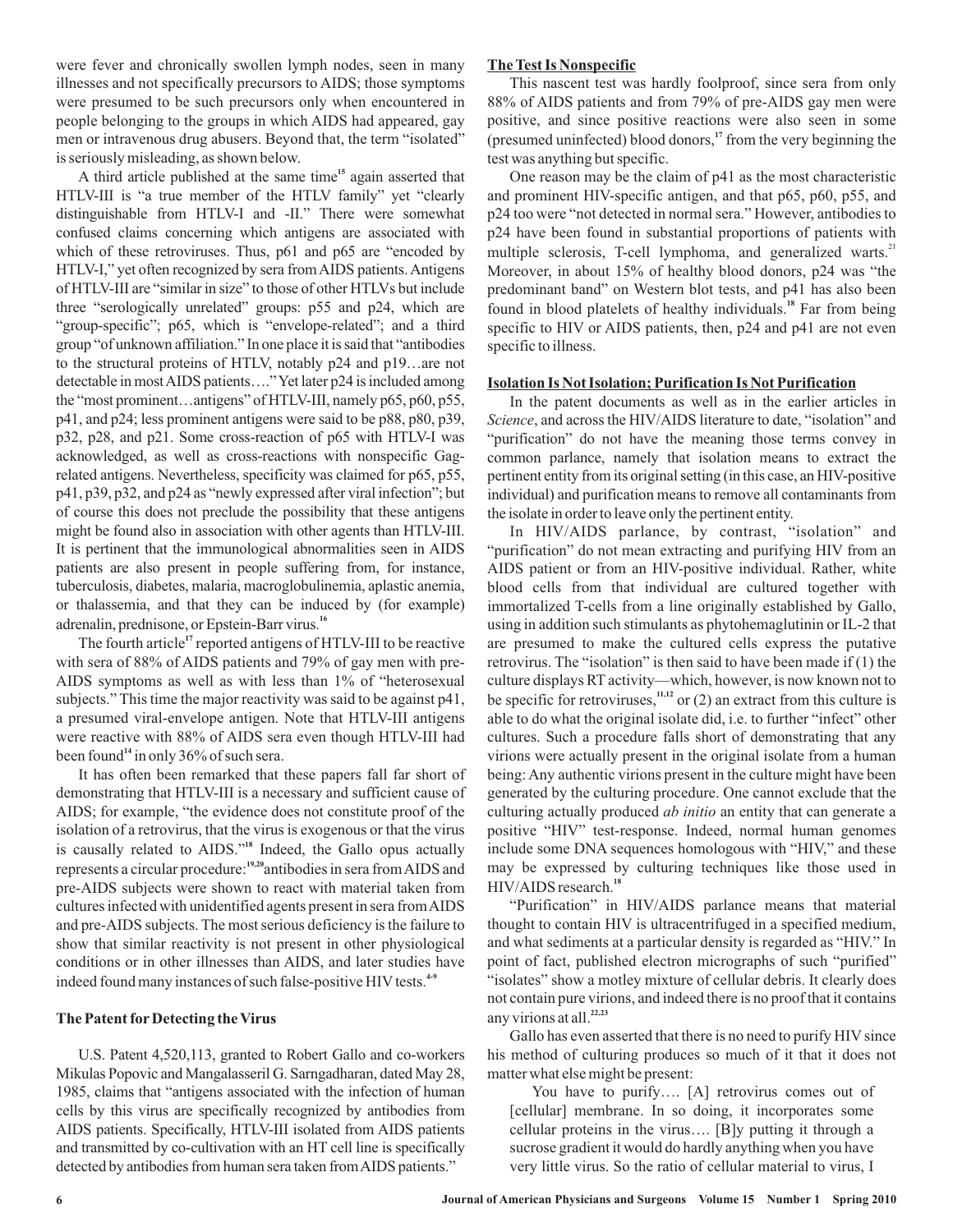don't want to say this is an accurate number but I will give an example. Let's say it would be a thousand to one but when we succeeded in mass producing the virus in a continuous culture, you have got an enormous purification far beyond the sucrose gradient alone because you are now producing loads of virus with little amounts of cell.<sup>24</sup> ["Cellular membrane" is a correction for what was at first mistranscribed as "chromosome membrane."]

This claim, that a high ratio of putative virus to cellular debris is as good as or better than pure virus, cannot stand. The presence of even tiny amounts of some unknown, undetected, active agent can confound experiments. Impurities present in amounts too small to be detected directly can nevertheless produce measurable effects if those effects are of a catalytic or enzymatic nature.

#### **DiscardedAssertions**

A number of assertions in the patent have since been quietly forgotten, for example that there is a certain cross-reactivity with Gallo's HTLV-I and HTLV-II. Gallo had earlier reported isolation of HTLV-I from an AIDS patient<sup>25</sup> and described HTLV-I and HTLV-II as "the only known specific cofactors for AIDS" [emphasis in the original]. **26**

The patent assigns the main specificity of the test to p41, with some reactivity also to p65, p60, p55, and p24. But the contemporary criteria for Western blot include p160, p120, p68, p55, p53, p41, p39, p32, p24, p18; only three of the five antigens said by Gallo to be specific for HIV are among the 10 now supposedly specific for HIV, and there are seven others as well. Even worse, there is currently no agreement over which combination of these is supposed to be specific for  $HIV<sup>27</sup>$  For example, in Africa any two of p160, p120, or p41 suffice to constitute a "positive." On the other hand, a positive test in Australia, Germany, or Britain requires any one of those together with, in Australia any three of Pol- (p68, p53, p32) or Gag-related antibodies (p55, p39, p24, p18), in Germany any one Pol- or Gagrelated antibody, or in Britain specifically p32 and p24. In France, by contrast, all three of p160, p120, p41 are required together with any one Pol plus any one Gag. No fewer than five different criteria have been used by different groups in the United States.

# **Arbitrary Criterion for "Positive"**

The enzyme-linked immunosorbent assay (ELISA), the primary antibody test, measures a color intensity. No controls are perfectly colorless, however. The only objective way to identify a color intensity that would correspond to guaranteed complete absence of purported HIV antibodies would be to have samples from controls known not to have been exposed to HIV, which is an impossibility. As the best practical but admittedly imperfect approach, repeat blood donors are used as controls. **3**

The patent's Example 1 reports that "absorbance readings greater than three times the average of 4 normal negative control readings were taken as positive." Under that criterion, 88 percent of AIDS patients, 79 percent of pre-AIDS individuals, 60 percent of intravenous drug abusers, and 27 percent of gay men tested positive; 0.5% of controls also tested positive. That is hardly foolproof, specific detection of whatever might be uniquely characteristic of AIDS. It does not exclude that one of the "normal controls" may have harbored small amounts of HIV antibodies, nor does it exclude that absorbance readings three times greater than the average "normal control" might be produced by cross reactions.

In other ways, too, the patent is less than impressive. Example 1 and Example 4 both refer to the data in Table 1 and describe the same procedure, though in somewhat different words; why they are given as distinct separate examples is puzzling. In a single paragraph, Example 5 asserts a finding of specificity without stating how many experiments were carried out.

#### **Not an HIVTest**

In effect, the manner in which this test was developed makes it at best anAIDS and pre-AIDS test, not an HIV test—one which is even more sensitive to and specific for pre-AIDS than for AIDS. Furthermore, since the symptoms of pre-AIDS—swollen lymph nodes and fever—are seen also in many other illnesses, the test is evidently a nonspecific illness test. Patients with many illnesses may react "HIVpositive." After the test had been in use for some time, moreover, it turned out that it could read "positive" for conditions that are not even illnesses, such as vaccinations or pregnancy. **4-9**

#### **Antibodies as Denoting Infection**

The scientific publications and the patent claiming HTLV-III to be the probable cause of AIDS were clearly insufficient to establish that claim. How then did it come about that a less-than-specific antibody test became a basis for asserting active infection by HIV?

Rodney Richards, who worked on the development of the first ELISAHIV test (marketed byAbbott Laboratories), has provided a detailed chronology showing how this unprecedented equating of antibodies with active infection came about. $28$  The story would be literally incredible were it not fully documented by the authoritative material in the public domain cited by Richards.

Initially, in 1984, the Centers for Disease Control and Prevention (CDC) had quite properly acknowledged the possibility of false-positive antibody tests owing to "an antigenically related virus or nonspecific test factors." In people at high risk of AIDS, it "probably" meant prior exposure; however, "[w]hether the person is currently infected or immune is not known" and "the frequency of virus in antibody-positive persons is yet to be determined." **29**

Six months later, CDC admitted that there would be a high proportion of false positives when screening low-risk populations: No one should be informed of testing positive before the test had been duplicated. **30**

Three months beyond that, the Food and Drug Administration approved Abbott's ELISA test for blood screening. Obviously it makes sense to take all possible precautions against the presence of a possible pathogen in blood that is to be used for transfusions: better to discard 100 donations of good blood than to allow one infected sample to be transfused. It is very different, however, to inform someone on the basis of a highly unreliable test of an infection with a deadly pathogen for which there is no cure. The package insert with the Abbott test had the appropriate caveats: "There is no recognized standard for establishing the presence or absence of HIV-1 antibody in human blood…. The risk of an asymptomatic person with a repeatedly reactive serum sample developing AIDS or an AIDS-related condition is not known." The same caveats apply to the Western blot antibody-test approved in 1987 and widely used as supposed confirmation of duplicate positive ELISA tests.<sup>28,p339</sup> Similar disclaimers from various manufacturers are found in more recent test-kit inserts. **1**

Some months after the Abbott test had been approved for blood screening, data from blood donors revealed that 44% of samples strongly positive for "HIV" antibody contained no virus detectable by culture. Similarly, 40% of gay men testing antibody-positive had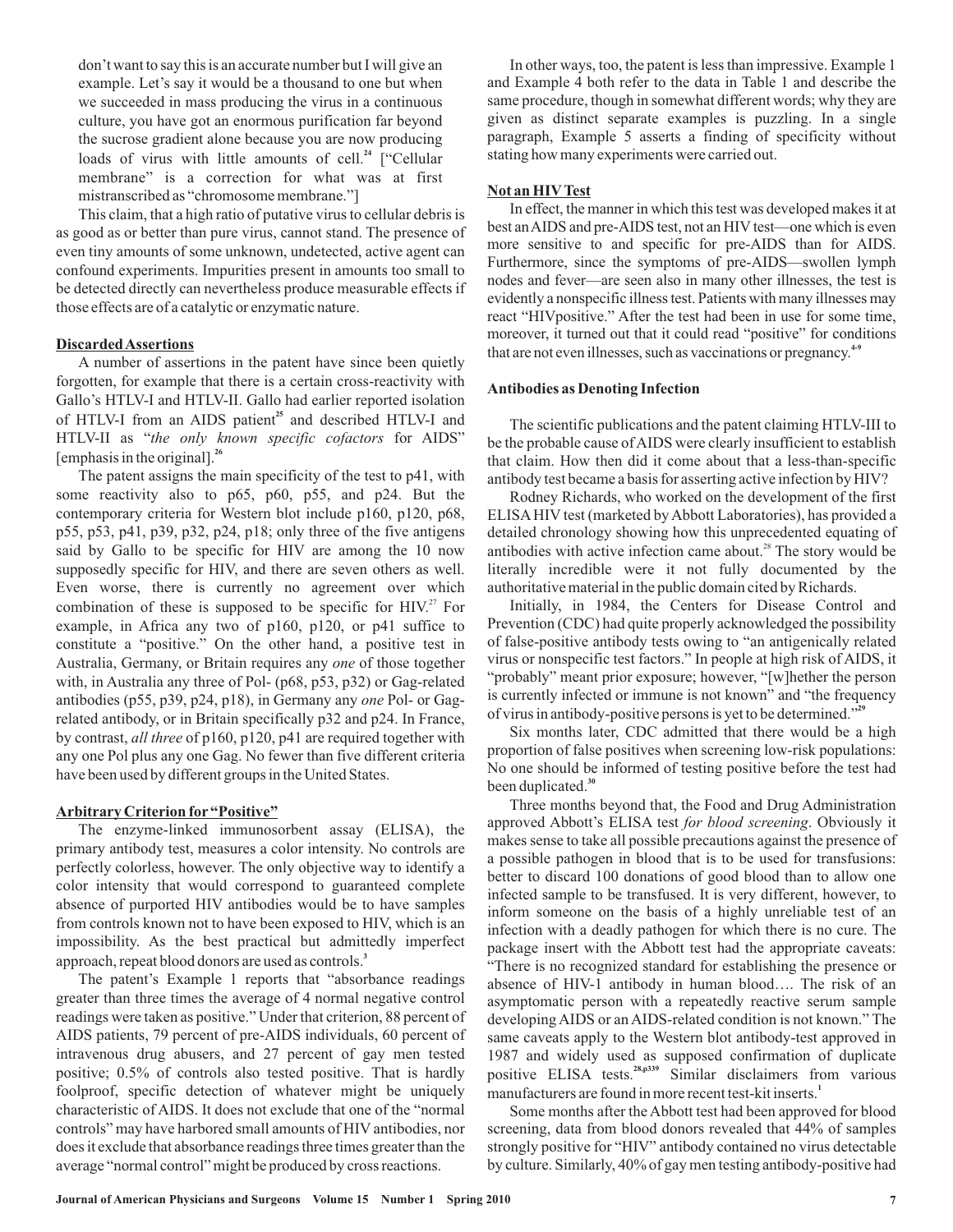no detectable virus.<sup>31</sup> In nearly half of all cases, then, both in a highrisk group and in a low-risk group, a positive "HIV" test occurred in the absence of HIV.

Then CDC stood this evidence on its head. The data showed that absence of virus accompanied antibody positivity in almost half of all cases. Looking instead at the other half, CDC asserted: "Since a large proportion of seropositive asymptomatic persons have been shown to be viremic, (5) all seropositive individuals, whether symptomatic or not, must be presumed capable of transmitting this infection."<sup>32</sup> [Reference  $(5)^{30}$  conceded that it was not known what proportion of seropositive donors was actually infected].

Perhaps CDC was so concerned about preventing transmission of HIV that it used the same reasoning as with blood screening: better that some large number of actually non-infected people be warned against passing on a possibly fatal infection than that a small number of infected persons unwittingly infect others. But that ignores the devastating psychological effect on the many uninfected people who were thereby doomed to believe that they were harboring an incurable, inevitably fatal infection.

CDC then went even further than "presuming" that seropositive might mean infection. In 1986, in an article in the *Journal of the* American Medical Association-which is much more widely read than the Mortality and Morbidity Weekly Reports in which the presumption had been stated—CDC researchers *defined* seropositive as *equivalent to infection*.<sup>33</sup> As Richards points out,<sup>28</sup> all the cited data reported that virus could not be cultured from a high proportion of seropositive individuals. The CDC was now dismissing this evidence from culture by asserting that seropositive equals infection, even though culture is supposed to be a *direct* demonstration of infection whereas seropositivity can only be an indirect indication of possible infection.

CDC has continued to dispense with all caveats, asserting that "presence of antibody indicates current infection"<sup>34</sup> not as a precautionary measure in screening blood, not as a precautionary measure to prevent transmission, not when the seropositive individuals are in a high-risk rather than low-risk population, and irrespective of whether they are symptomatic or asymptomatic. It is asserted dogmatically without any exception that seropositive means infected. Surely this constitutes public-health malpractice based on junk science.

Furthermore, Richards<sup>28</sup> points out that CDC was actually transgressing its mission to safeguard public health by this assertion, which dictates what doctors should do on the basis of a particular test, even in the face of what the Food and Drug Administration, charged with protecting consumers, had said just a few months earlier: "The significance of antibodies in an asymptomatic individual is not known." **35**

#### **No Gold Standard for HIVTests**

To this point, I have only reviewed work from the 1980s. Were the deficiencies later corrected?

Unequivocally and simply, "No."

For one thing, all later work built on and presumed the soundness of the seminal articles. For another, it remains understood by the actual experts that a positive "HIV" test does not in itself signify infection, be the test an ELISA, a Western blot, a "viral load" measurement, or a culture; but this understanding is not broadcast outside the technical literature.

The following is taken from Weiss and Cowan's chapter in the fourth edition of a standard textbook,<sup>3</sup> which can be regarded as authoritative on several grounds: Weiss has worked in this field since the beginning, having published since 1984, including with Gallo; and the book has been accepted and favorably reviewed, e.g. the 3rd edition in  $JAMA^{36}$  and the 4<sup>th</sup> (2004 edition) in *Clinical Infectious Diseases*<sup>37</sup> and *JAMA*.<sup>38</sup>

In terms of substance, no more need be said than that "[i]n the absence of gold standards, the true sensitivity and specificity for the detection of HIV antibodies remain somewhat imprecise" (p. 150).

Obviously enough, "somewhat imprecise" is a euphemism: The lack of gold standard makes everything highly doubtful. Pure virions of HIV, the sine qua non for establishing a veritable gold standard, have never been obtained from an AIDS patient or from an "HIV-positive" individual. Twenty-five years of HIV/AIDS research have not brought valid HIV tests.

Weiss and Cowan make clear that inferring HIV infection is a matter of probability, not certainty, and that the assessment of probability requires interplay of laboratory testing with clinical information, very much including individual medical history and risk-category classification. They write:

A pre-test probability assessment is required whenever test results are to be meaningfully interpreted [p 149; emphasis in original].

An essential part of the testing process takes place even before testing is done; that is, the estimation of the probability of infection (the "pre-test" probability). This is necessary in order to interpret a test result appropriately, whatever the purpose—whether it is clinical, counseling or research—and can dramatically impact the predictive value after testing (or "post-test" probability) [p 159]. No test, per se, should be the basis for diagnosis on its own, but rather a test is merely an aid in correct diagnosis. The practitioner must use test results in the context of a clinical picture to reach an accurate diagnosis [p 172]. **3**

The import of these uncertainties is illustrated in a table<sup>3, p149</sup> showing that in low-risk populations (prevalence of "HIV" 0.1%), a "positive" "HIV" test result has only about one chance in six of being a "true" positive; five out of six would be false positives. Conversely, at a prevalence of 99.9%, a negative test result would have only about one chance in six of truly being negative—once an individual has been designated "high risk," even a negative "HIV" test may not be accepted as definitively showing lack of infection, and further testing is recommended.

This illustration is based on a hypothetical test that is 99.5% sensitive and 99.5% specific, but the principal point is independent of the actual numbers—and no test, of course, is 100% sensitive or specific. Thus the initial belief that a person is high- or low-risk biases interpretation of the laboratory tests toward becoming selffulfilling prophecies.

#### **Conclusions**

There is no gold standard for HIV tests. Current practice is to take positive tests as proof of active infection even though the antibody tests have not been shown to be specific for HIV antibodies, and even the presence of HIV antibodies has not been proved to signify active infection by HIV rather than past exposure and acquired immunity.As a result, healthy people may be doomed, without justification, to lifelong administration of toxic drugs. This applies particularly to people in groups traditionally regarded as "high risk." Outside Africa, that comprises gay men and injecting drug users, but tuberculosis patients and pregnant women should also be included since positive tests are so common among them. In recent years, black people in the United States have come to be